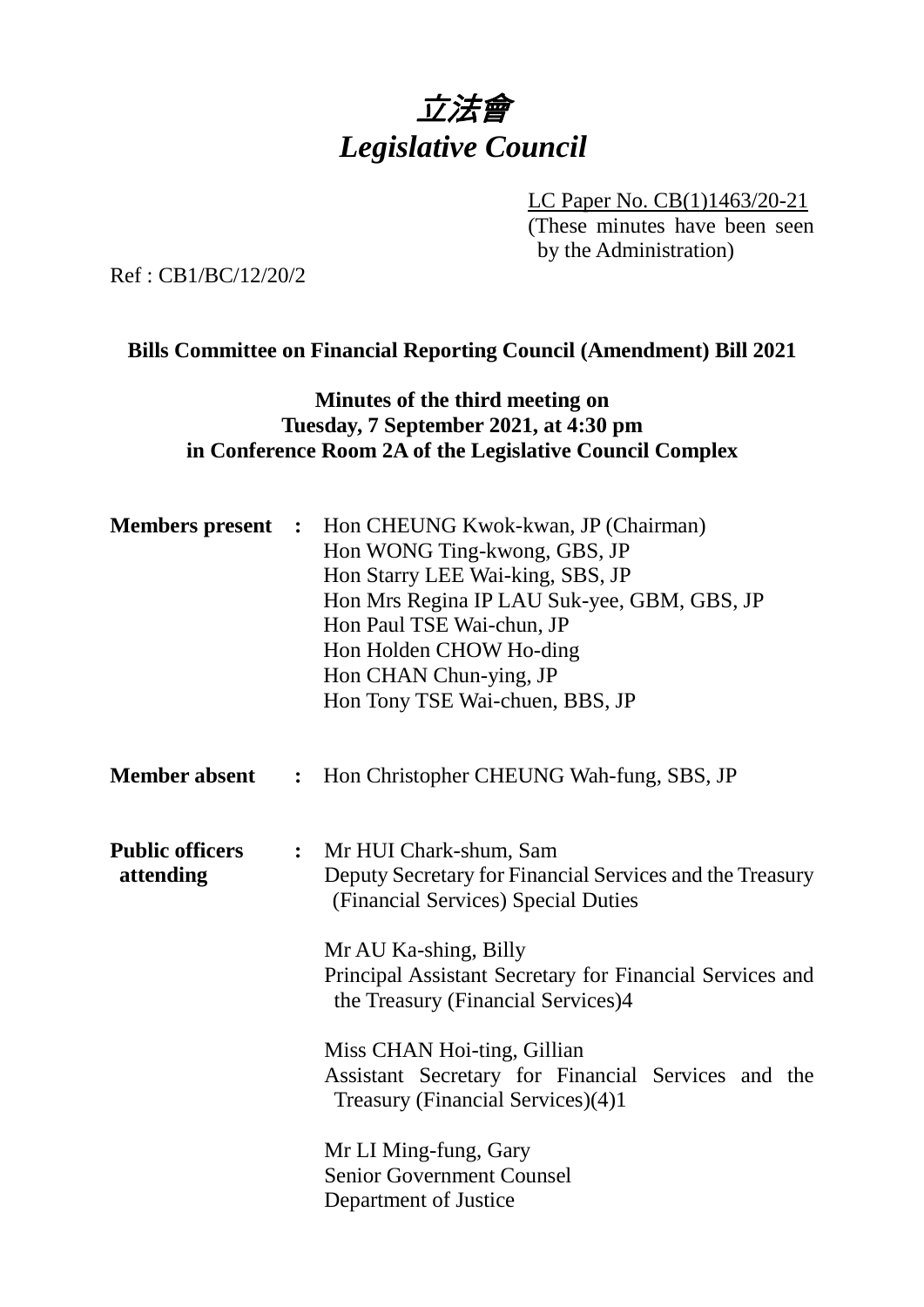|                                              | Miss HO Yuen-ting, Wendy<br>Senior Government Counsel (Acting)<br>Department of Justice |
|----------------------------------------------|-----------------------------------------------------------------------------------------|
|                                              | Miss HO Wai-kwan, Celia<br>Senior Government Counsel (Acting)<br>Department of Justice  |
| <b>Clerk in attendance:</b> Ms Connie SZETO  | Chief Council Secretary (1)4                                                            |
| <b>Staff in attendance :</b> Miss Evelyn LEE | <b>Assistant Legal Adviser 10</b>                                                       |
|                                              | Mr Hugo CHIU<br>Senior Council Secretary (1)4                                           |
|                                              | <b>Ms Sharon CHAN</b><br>Legislative Assistant (1)4                                     |

## Action

## **I Meeting with the Administration**

Matters arising from the previous meeting

| (LC Paper No. $CB(1)1286/20-21(01)$ — List of follow-up actions arising | from the discussion at the<br>meeting on 31 August 2021  |
|-------------------------------------------------------------------------|----------------------------------------------------------|
| LC Paper No. $CB(1)1286/20-21(02)$ — Administration's response to       | issues raised at the meeting on<br>31 August 2021        |
| LC Paper No. $CB(1)1197/20-21(03)$ — Letter dated 11 August 2021        | from the Legal Service Division<br>to the Administration |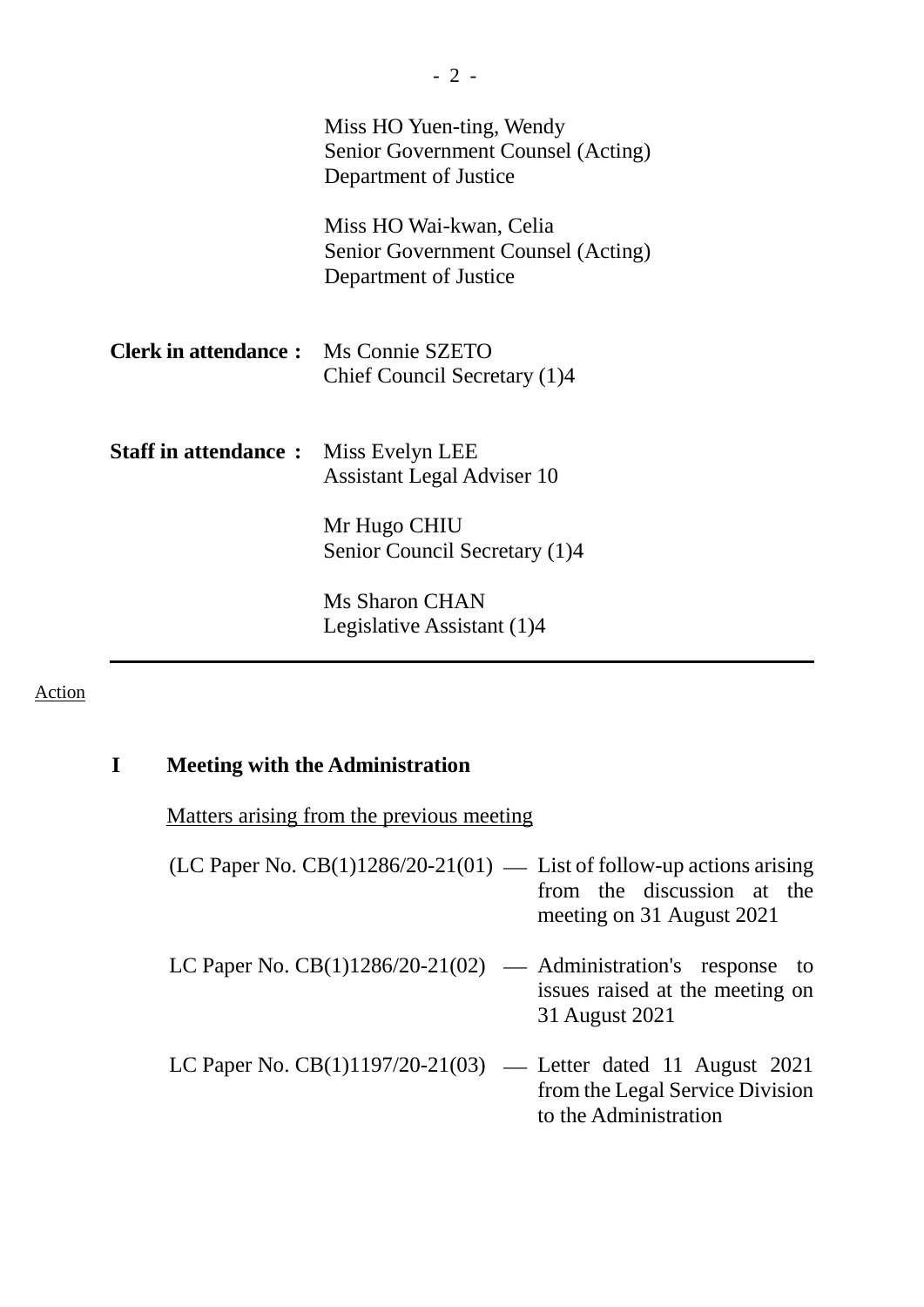LC Paper No.  $CB(1)1262/20-21(03)$  — Administration's response to the Legal Service Division's letter dated 11 August 2021)

#### Clause-by-clause examination of the Bill

 $(LC$  Paper No.  $CB(1)1197/20-21(01)$  — Marked-up copy of the Financial Reporting Council (Amendment) Bill 2021 prepared by the Legal Service Division)

#### Other relevant papers

| (LC Paper No. CB(3)799/20-21 | $-$ The Bill |
|------------------------------|--------------|
|                              |              |

File Ref: ACCT/2/1/2C Legislative Council Brief

LC Paper No. LS98/20-21 Legal Service Division Report

LC Paper No.  $CB(1)1197/20-21(02)$  — Background brief prepared by the Legislative Council Secretariat)

#### Discussion

The Bills Committee deliberated (Index of proceedings attached at **Appendix**).

#### Follow-up actions to be taken by the Administration

#### *Guidelines to be issued by the post-reform Financial Reporting Council*

2. Under the proposed amended section 37H of the Financial Reporting Council Ordinance (Cap. 588), the post-reform Financial Reporting Council ("FRC") must not impose a pecuniary penalty under the proposed new section 37CA(2)(b) for any certified public accountants' misconduct unless FRC had had regard to the guideline(s) published in the Gazette (which would not be subsidiary legislation) indicating the way in which it exercised its power to impose the penalty. The Administration was requested to consider the suggestion from members and the Legal Adviser to the Bills Committee that the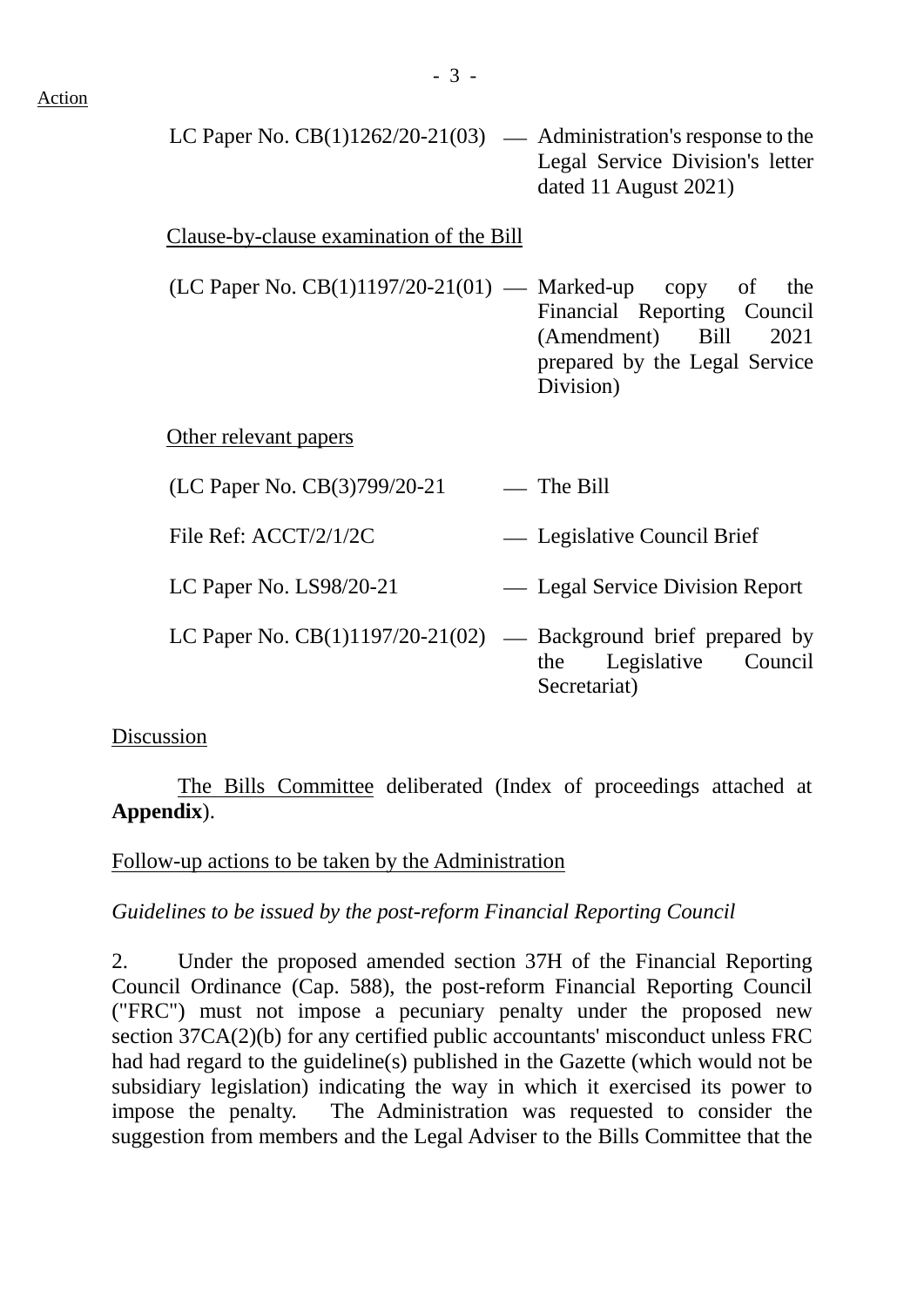#### Action

Bill should explicitly require FRC to consult relevant parties when formulating such guidelines.

(*Post meeting note:* The Administration's written responses were issued to members vide LC Paper No. CB(1)1326/20-21(02) on 13 September 2021.)

#### **II Any other business**

Date of next meeting

3. The Chairman said that in order to speed up the scrutiny process, the next meeting would be held on 14 September 2021 from 3:00 pm to 6:30 pm.

4. There being no other business, the meeting ended at 6:28 pm.

Council Business Division 1 Legislative Council Secretariat 5 November 2021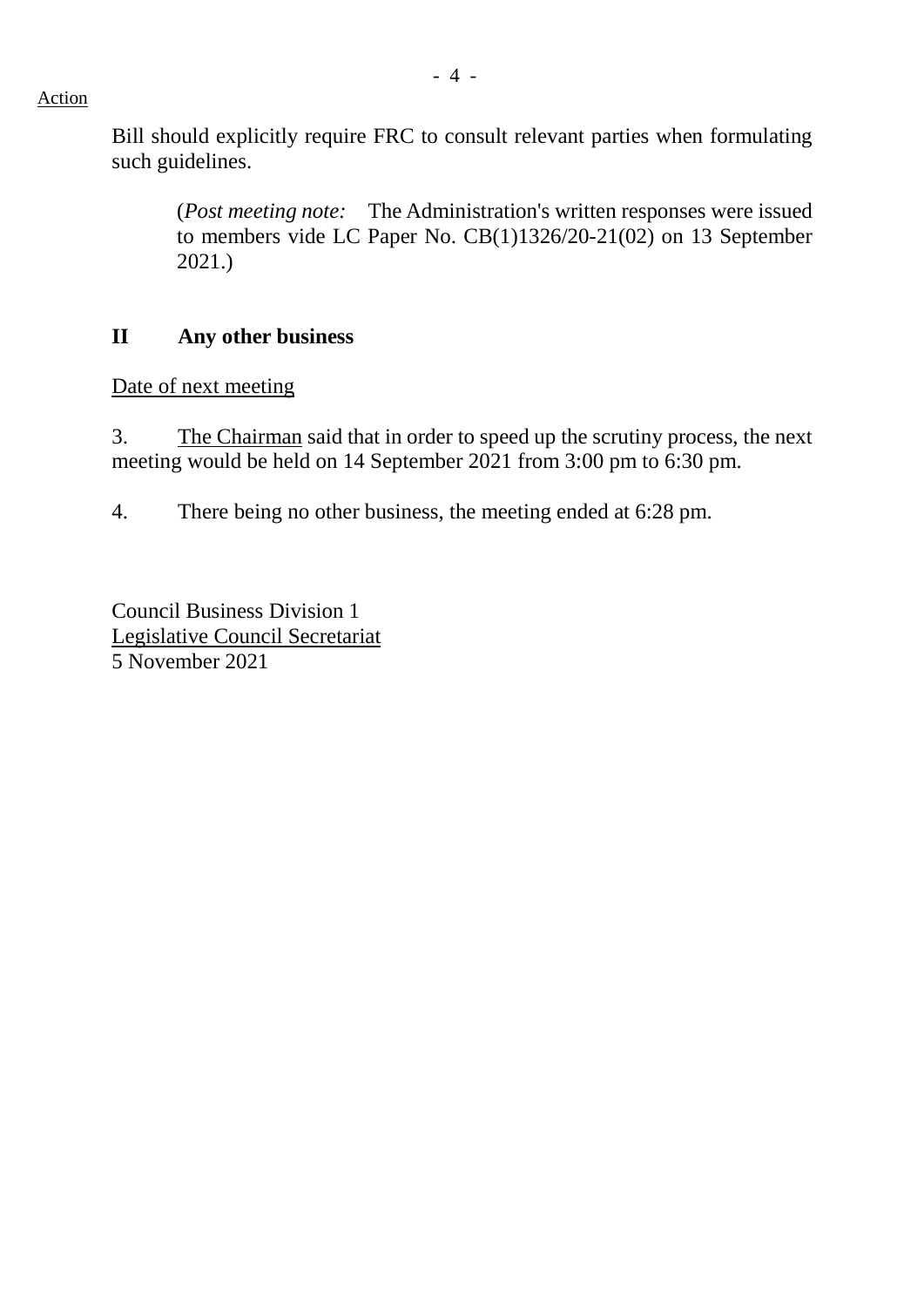## **Appendix**

### **Proceedings of the third meeting of the Bills Committee on Financial Reporting Council (Amendment) Bill 2021 on Tuesday, 7 September 2021, at 4:30 pm in Conference Room 2A of the Legislative Council Complex**

| <b>Time</b><br><b>Marker</b> | <b>Speaker</b>                                             | Subject(s)                                                                                                                                                                                                                                                                                                                                                                             | <b>Action</b><br><b>Required</b> |
|------------------------------|------------------------------------------------------------|----------------------------------------------------------------------------------------------------------------------------------------------------------------------------------------------------------------------------------------------------------------------------------------------------------------------------------------------------------------------------------------|----------------------------------|
|                              | Agenda item I — Meeting with the Administration            |                                                                                                                                                                                                                                                                                                                                                                                        |                                  |
| $000401 -$<br>001705         | Chairman<br>Administration<br>Ms Starry LEE<br>Mr Tony TSE | Briefing by the Administration on its response<br>to issues raised at the meeting on 31 August<br>2021                                                                                                                                                                                                                                                                                 |                                  |
|                              |                                                            | [LC Paper No. CB(1)1286/20-21(02)]                                                                                                                                                                                                                                                                                                                                                     |                                  |
|                              |                                                            | Ms LEE's views and enquiries as follows:                                                                                                                                                                                                                                                                                                                                               |                                  |
|                              |                                                            | Administration<br>should<br>critically<br>(a)<br>the<br>examine the need of injecting additional<br>seed capital into the post-reform Financial<br>Reporting Council ("FRC") to alleviate the<br>accounting profession's concern about<br>a potential surge in compliance costs for<br>supporting FRC's expanded functions and<br>help FRC in migrating to the reformed new<br>regime; |                                  |
|                              |                                                            | Administration<br>should<br>introduce<br>(b)<br>the<br>amendments to the Financial Reporting<br>Council (Amendment) Bill 2021 ("the<br>Bill") to clearly specify FRC's role in<br>promoting the development of the<br>accounting profession; and                                                                                                                                       |                                  |
|                              |                                                            | whether the post-reform FRC would have<br>(c)<br>function<br>provide<br>continuing<br>the<br>to<br>professional<br>development<br>('CPD")<br>training for practising certified public<br>accountants ("CPAs").                                                                                                                                                                         |                                  |
|                              |                                                            | The Administration responded as follows:                                                                                                                                                                                                                                                                                                                                               |                                  |
|                              |                                                            | it would propose amendments to the Bill to<br>(a)<br>specify FRC's role in promoting the<br>development of the accounting profession;<br>and                                                                                                                                                                                                                                           |                                  |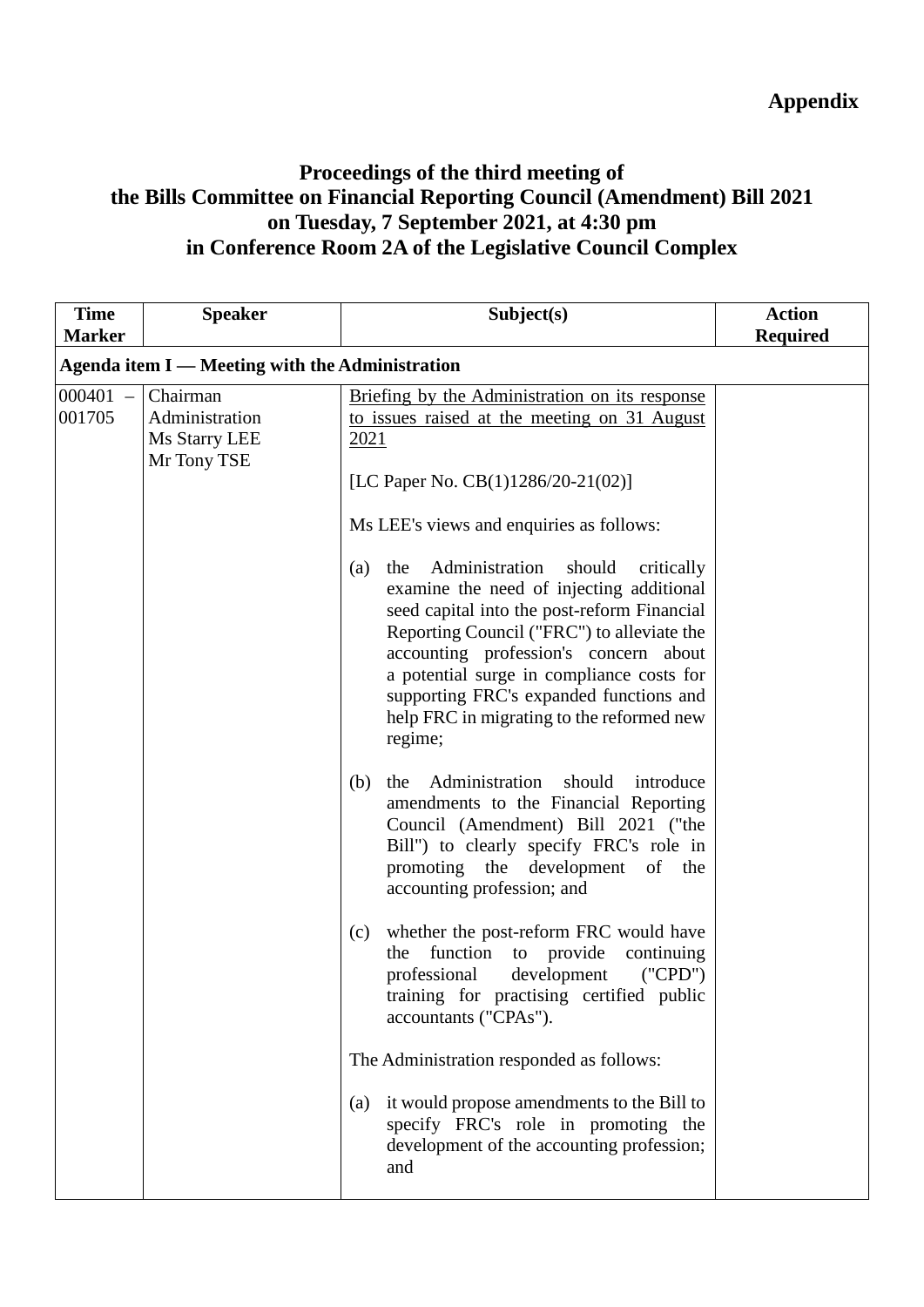| <b>Time</b>          | <b>Speaker</b>                              | Subject(s)                                                                                                                                                                                                     | <b>Action</b>   |
|----------------------|---------------------------------------------|----------------------------------------------------------------------------------------------------------------------------------------------------------------------------------------------------------------|-----------------|
| <b>Marker</b>        |                                             |                                                                                                                                                                                                                | <b>Required</b> |
|                      |                                             | (b) the post-reform FRC would get more<br>involved in the development of the<br>accounting profession including<br>the<br>provision of CPD training.                                                           |                 |
|                      |                                             | Mr TSE requested the Administration to provide<br>its proposed amendments to the Bill as soon as<br>possible so as to allow sufficient time for<br>members and relevant parties to consider the<br>amendments. |                 |
|                      | Clause-by-clause examination of the Bill    |                                                                                                                                                                                                                |                 |
| $001706 -$<br>005405 | Chairman<br>Administration<br>Ms Starry LEE | <b>Financial Reporting Council (Amendment)</b><br><b>Bill 2021</b>                                                                                                                                             |                 |
|                      | Mr Holden CHOW<br>Assistant<br>Legal        | Clause $19$ – Part 2A added                                                                                                                                                                                    |                 |
|                      | Adviser 10 ("ALA10")                        | The Administration said that it would propose<br>amendments<br>the<br>proposed<br>to<br>new<br>sections 20AAB, 20AAG and 20AAL of the<br>Financial<br>Reporting Council<br>Ordinance<br>(Cap. 588) ("FRCO").   |                 |
|                      |                                             | Part 2A                                                                                                                                                                                                        |                 |
|                      |                                             | <b>Practising Certificate</b><br><b>Issue</b><br>of<br>and<br>Registration of Firm Name, Firm and<br><b>Corporate Practice etc.</b>                                                                            |                 |
|                      |                                             | Division $1$ – Issue of Practising Certificate to<br><b>Certified Public Accountant</b>                                                                                                                        |                 |
|                      |                                             | Subdivision $1$ — Application for Practising<br>Certificate                                                                                                                                                    |                 |
|                      |                                             | 20AAB.<br>Decision on application                                                                                                                                                                              |                 |
|                      |                                             | Subdivision $2$ - Renewal of Practising<br>Certificate                                                                                                                                                         |                 |
|                      |                                             | 20AAF.<br>Application                                                                                                                                                                                          |                 |
|                      |                                             | Subdivision $3$ — Requirements for Issue or<br>Renewal of Practising<br>Certificate<br>and<br><b>Supplementary Provisions</b>                                                                                  |                 |
|                      |                                             | Requirements for issue or renewal of<br>20AAL.<br>practising certificate                                                                                                                                       |                 |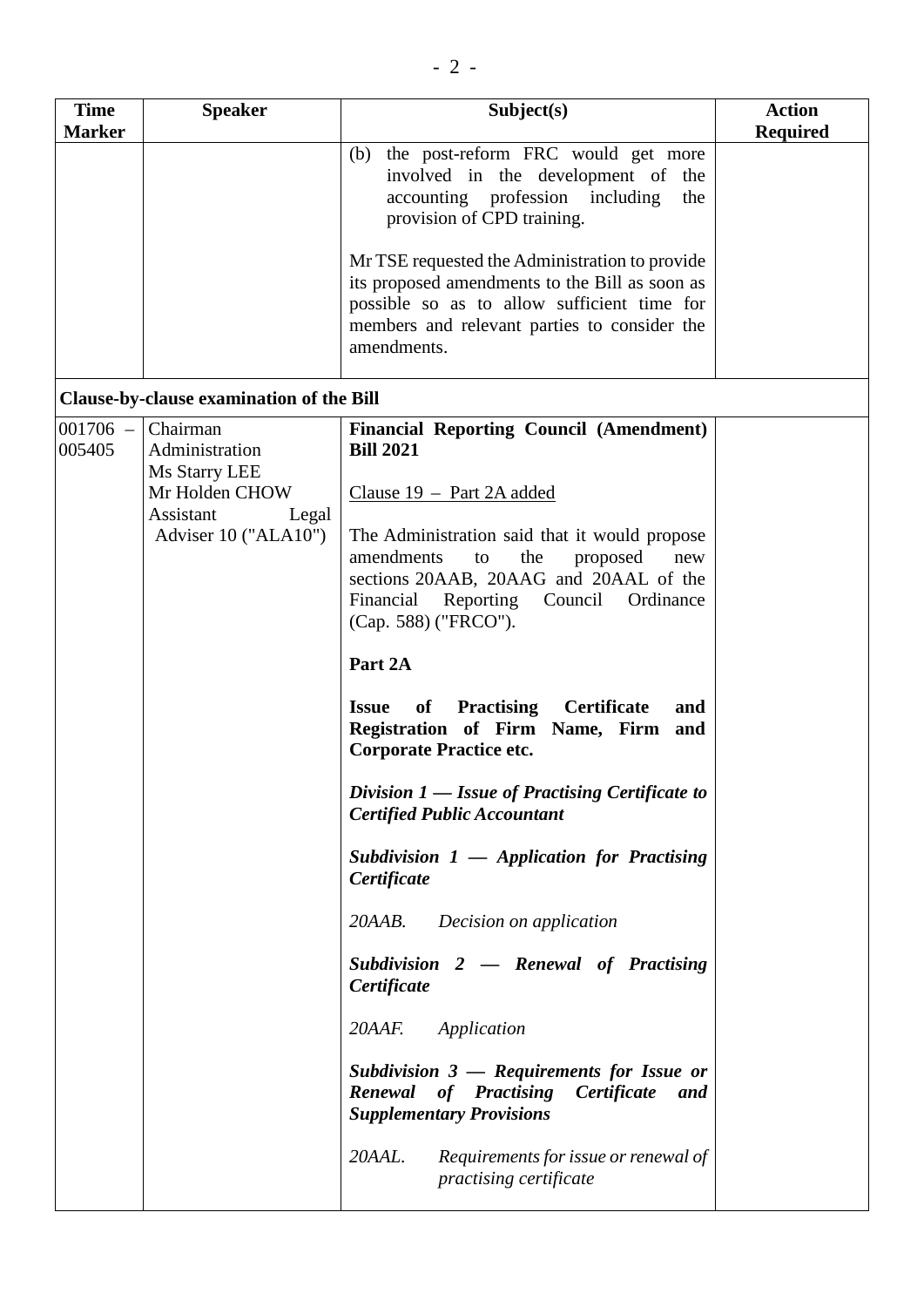| <b>Time</b><br><b>Marker</b> | <b>Speaker</b> | Subject(s)                                                                                                                                                                                                                                                                                                                                                                                                                                                           | <b>Action</b><br><b>Required</b> |
|------------------------------|----------------|----------------------------------------------------------------------------------------------------------------------------------------------------------------------------------------------------------------------------------------------------------------------------------------------------------------------------------------------------------------------------------------------------------------------------------------------------------------------|----------------------------------|
|                              |                | Division $2$ – Registration of Firm Name or<br>Firm                                                                                                                                                                                                                                                                                                                                                                                                                  |                                  |
|                              |                | Subdivision $2$ – Renewal of Registration of<br><b>Firm Name or Firm</b>                                                                                                                                                                                                                                                                                                                                                                                             |                                  |
|                              |                | 20AAX.<br>Application                                                                                                                                                                                                                                                                                                                                                                                                                                                |                                  |
|                              |                | ALA10 highlighted her enquiries regarding<br>issuance and renewal of practising certificate<br>(paragraphs 6 and 8 of LC Paper No.<br>$CB(1)1197/20-21(03))$ ("LSD's letter")<br>and<br>requested the Administration to:                                                                                                                                                                                                                                             |                                  |
|                              |                | elaborate the rationale for conferring the<br>(a)<br>post-reform FRC (under the proposed new<br>section $20AAL(4)$ of FRCO) the power to<br>dispense with the requirement for a CPA to<br>sit the examinations set by the Hong Kong<br>Institute of Certified Public Accounts<br>("HKICPA") for ascertaining whether the<br>CPA had the necessary local experience<br>and knowledge;                                                                                 |                                  |
|                              |                | clarify whether the post-reform FRC would<br>(b)<br>consult the HKICPA Council before<br>exercising the power in (a); and                                                                                                                                                                                                                                                                                                                                            |                                  |
|                              |                | explain why FRC was provided with the<br>(c)<br>discretion to allow an application for the<br>renewal of registration of firm name or<br>firm to be made after the deadline of<br>15 December of the year in which the<br>current registration expired (i.e.<br>the<br>proposed new section $20AAX(3)(b)$ of<br>FRCO) but no such discretion<br>was<br>provided for the renewal of practising<br>certificate (i.e.<br>the proposed<br>new<br>section 20AAF of FRCO). |                                  |
|                              |                | The Administration responded by highlighting<br>written<br>response<br>LSD's<br>letter<br>its<br>to<br>$((\text{params})$<br>$6-8$ of<br>LC<br>No.<br>Paper<br>$CB(1)1262/20-21(03))$ as follows:                                                                                                                                                                                                                                                                    |                                  |
|                              |                | as the post-reform FRC would be the<br>(a)<br>ultimate<br>authority for issuance<br>of<br>practising certificates, it was justifiable to<br>provide FRC the power to dispense with<br>the requirements concerned;                                                                                                                                                                                                                                                    |                                  |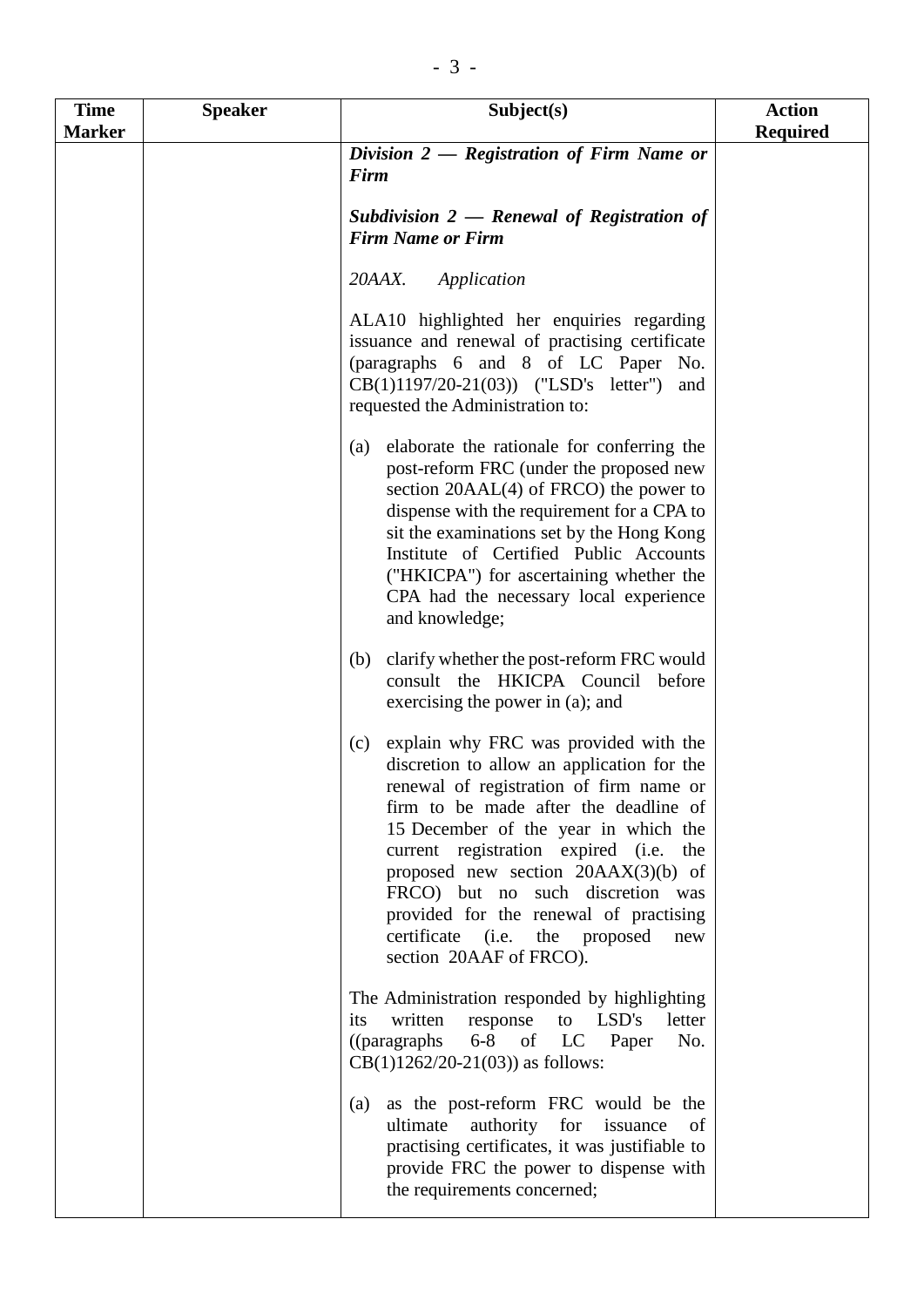| <b>Time</b>   | <b>Speaker</b> | Subject(s)                                                                                                                                                                                                                                                                                                                                                                                                                                                                                                                                                                                                                                                                                                                                                          | <b>Action</b>   |
|---------------|----------------|---------------------------------------------------------------------------------------------------------------------------------------------------------------------------------------------------------------------------------------------------------------------------------------------------------------------------------------------------------------------------------------------------------------------------------------------------------------------------------------------------------------------------------------------------------------------------------------------------------------------------------------------------------------------------------------------------------------------------------------------------------------------|-----------------|
| <b>Marker</b> |                |                                                                                                                                                                                                                                                                                                                                                                                                                                                                                                                                                                                                                                                                                                                                                                     | <b>Required</b> |
|               |                | the current drafting of the Bill would<br>(b)<br>provide flexibility to the post-reform FRC<br>in operation, and FRC would consult<br>HKICPA in processing the applications<br>concerned as necessary; and                                                                                                                                                                                                                                                                                                                                                                                                                                                                                                                                                          |                 |
|               |                | the provisions in the Bill for renewal of<br>(c)<br>practising certificates and registration of<br>practice units were drawn up with<br>reference<br>the<br>existing renewal<br>to<br>mechanism for registration of auditors of<br>public interest entities as provided in<br>FRCO which had been operating smoothly<br>and the renewal mechanism under the<br>Professional<br>existing<br>Accountants<br>Ordinance (Cap. 50) ("PAO") in which the<br>arrangements were not the same for<br>different types of renewal in view of the<br>actual operation and experience. It was<br>envisaged that FRC would provide<br>guidance and assistance to its regulatees for<br>making relevant renewal applications.<br>Division $1$ – Issue of Practising Certificate to |                 |
|               |                | <b>Certified Public Accountant</b>                                                                                                                                                                                                                                                                                                                                                                                                                                                                                                                                                                                                                                                                                                                                  |                 |
|               |                | Subdivision 4 – Cancellation or Suspension of<br><b>Practising Certificate</b>                                                                                                                                                                                                                                                                                                                                                                                                                                                                                                                                                                                                                                                                                      |                 |
|               |                | 20AAO.<br>Cancellation or suspension<br>of<br>practising certificate<br>on<br>non-disciplinary grounds                                                                                                                                                                                                                                                                                                                                                                                                                                                                                                                                                                                                                                                              |                 |
|               |                | 20AAP.<br>Notification of cancellation<br><i>or</i><br>suspension of practising certificate                                                                                                                                                                                                                                                                                                                                                                                                                                                                                                                                                                                                                                                                         |                 |
|               |                | Ms LEE's enquiries as follows:                                                                                                                                                                                                                                                                                                                                                                                                                                                                                                                                                                                                                                                                                                                                      |                 |
|               |                | which<br>circumstances<br>under<br>the<br>(a)<br>the<br>practising certificate of a CPA may be<br>cancelled or suspended;                                                                                                                                                                                                                                                                                                                                                                                                                                                                                                                                                                                                                                           |                 |
|               |                | whether<br><b>CPA</b><br>receiving<br>FRC's<br>(b)<br>a<br>cancellation or suspension notification<br>concerned (under the proposed new<br>section 20AAP of FRCO) could make<br>representation to FRC, and if so, whether<br>such arrangements would be specified in<br>the Bill; and                                                                                                                                                                                                                                                                                                                                                                                                                                                                               |                 |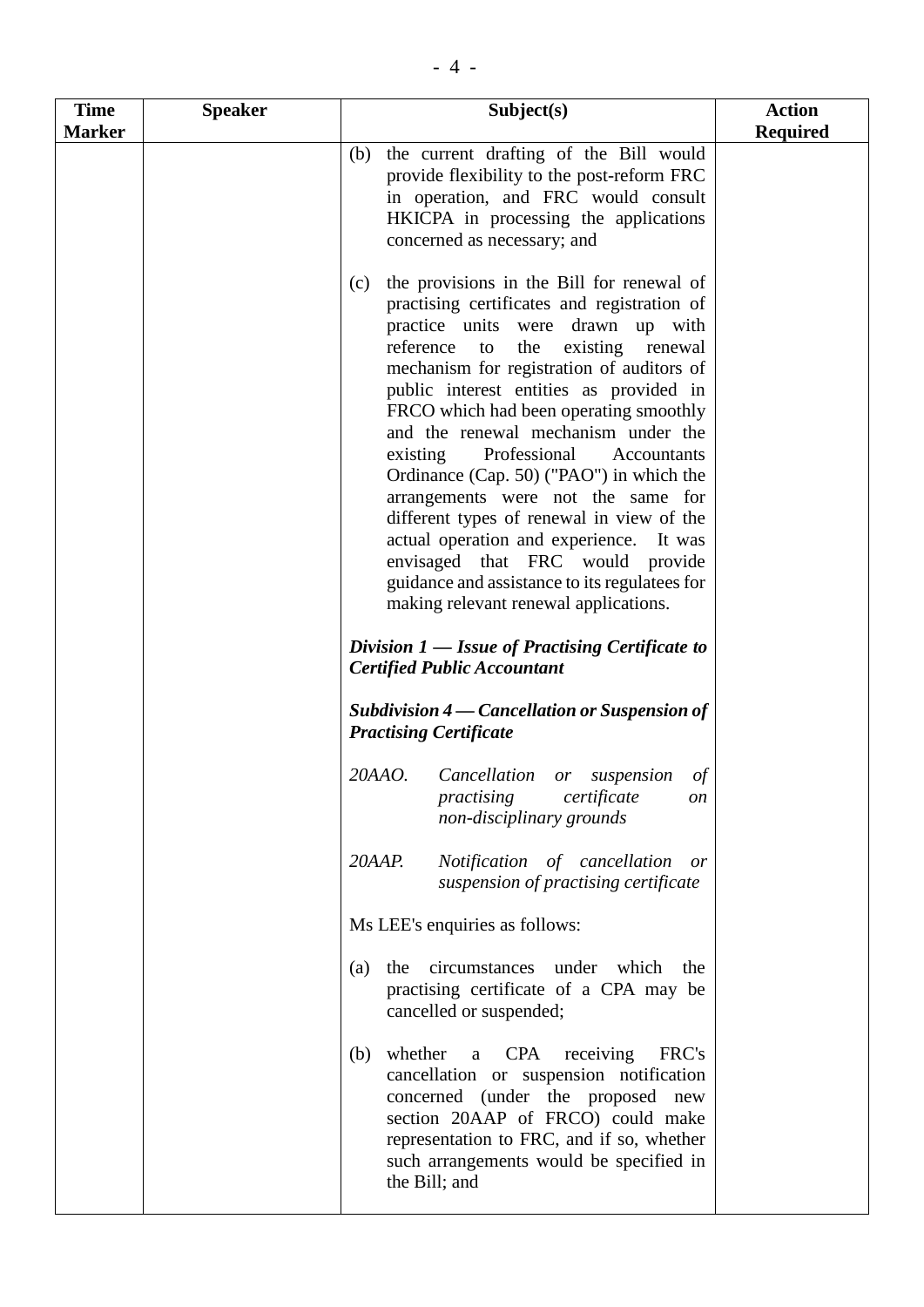| <b>Time</b>   | <b>Speaker</b> | Subject(s)                                                                                                                                                                                                                                                                                                                                                                                                                                                                                 | <b>Action</b>   |
|---------------|----------------|--------------------------------------------------------------------------------------------------------------------------------------------------------------------------------------------------------------------------------------------------------------------------------------------------------------------------------------------------------------------------------------------------------------------------------------------------------------------------------------------|-----------------|
| <b>Marker</b> |                |                                                                                                                                                                                                                                                                                                                                                                                                                                                                                            | <b>Required</b> |
|               |                | whether the post-reform FRC would,<br>(c)<br>before making a cancellation or suspension<br>decision regarding the practising certificate<br>held by a CPA, would require the person<br>concerned to produce relevant documents<br>and/or answer questions.                                                                                                                                                                                                                                 |                 |
|               |                | Mr CHOW echoed the view that the post-reform<br>FRC should provide a CPA an opportunity to<br>make representation before it decided to cancel<br>or suspend the practising certificate.                                                                                                                                                                                                                                                                                                    |                 |
|               |                | The Administration responded as follows:                                                                                                                                                                                                                                                                                                                                                                                                                                                   |                 |
|               |                | the proposed new section 20AAO of<br>(a)<br>FRCO set out the conditions that the<br>post-reform FRC may cancel or suspend<br>a practising certificate on non-disciplinary<br>grounds. The section was transplanted<br>from the relevant provisions of PAO<br>without material changes in content.<br>Besides, the practising certificate of a CPA<br>may be cancelled by the disciplinary<br>sanction imposed by FRC against his/her<br>misconduct under the proposed new<br>section 37CA; |                 |
|               |                | (b) in practice, a CPA receiving a notification<br>of cancellation or suspension of practising<br>certificate under the proposed new<br>section 20AAO could seek clarification<br>with or raise objection to post-reform FRC<br>if necessary. If FRC maintained its<br>decision, the CPA could apply to the<br>Accounting and Financial Reporting<br>Review Tribunal to be formed under the<br>reformed new regime for review of the<br>decision;                                          |                 |
|               |                | FRC would formulate guidelines on the<br>(c)<br>cancellation or suspension of practising<br>certificates and the accounting profession<br>could offer their views during the process;                                                                                                                                                                                                                                                                                                      |                 |
|               |                | the proposed new section $20AAO(3)$<br>(d)<br>would provide flexibility for the post-<br>reform FRC to suspend the practising<br>certificate held by a CPA temporarily<br>instead of cancellation; and                                                                                                                                                                                                                                                                                     |                 |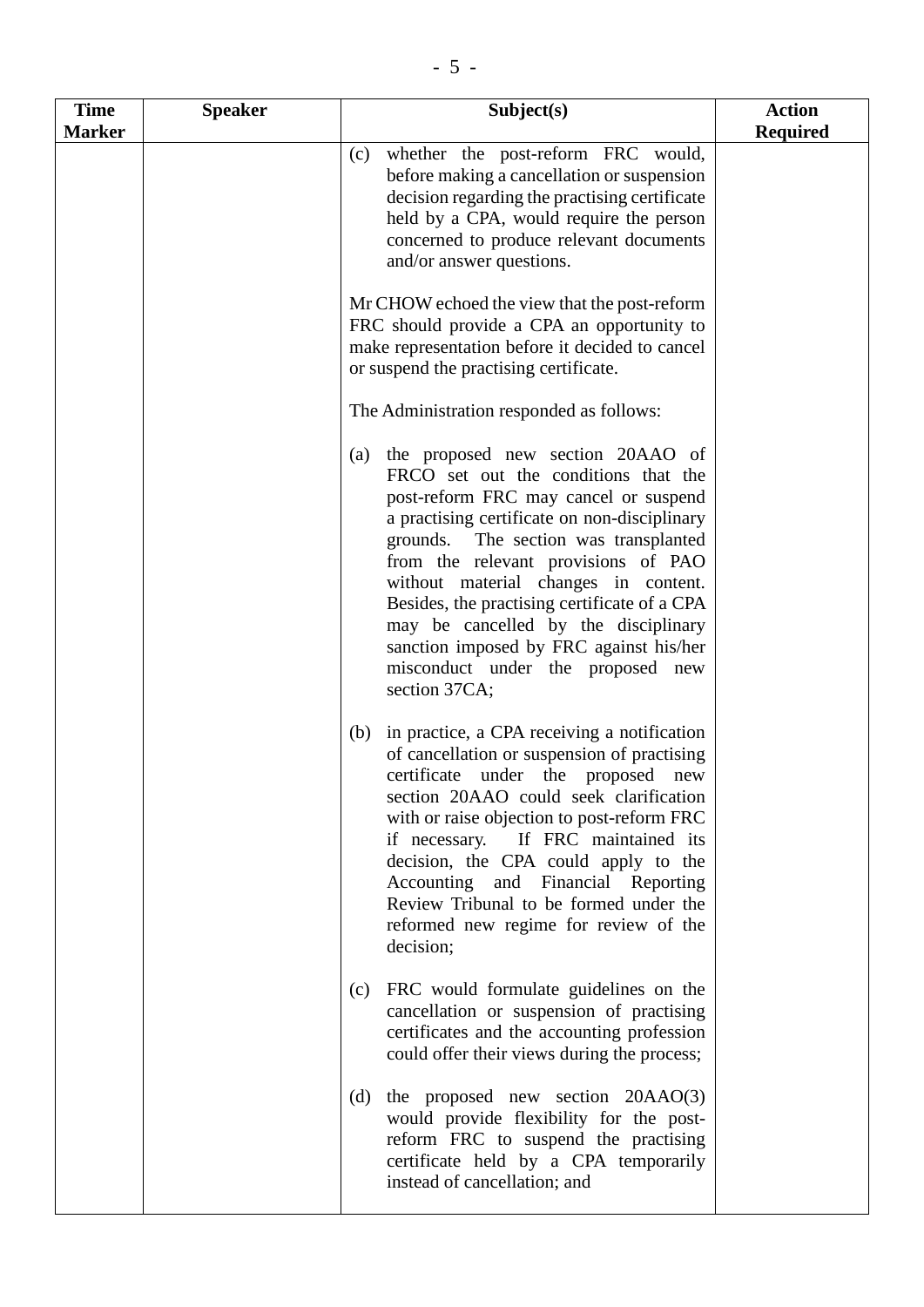| <b>Time</b><br><b>Marker</b> | <b>Speaker</b>                                              | Subject(s)                                                                                                                                                                                                                                                                                                                                                                                                                                              | <b>Action</b><br><b>Required</b> |
|------------------------------|-------------------------------------------------------------|---------------------------------------------------------------------------------------------------------------------------------------------------------------------------------------------------------------------------------------------------------------------------------------------------------------------------------------------------------------------------------------------------------------------------------------------------------|----------------------------------|
|                              |                                                             | the policy objective of the proposed new<br>(e)<br>section 20AAP was to require FRC to<br>provide a written notice on its decision to<br>cancel or suspend the practising certificate<br>of a CPA under the proposed new<br>section 20AAO.                                                                                                                                                                                                              |                                  |
|                              |                                                             | On the written reply to ALA10's enquiry<br>regarding cancellation and suspension of<br>practising certificate as set out in paragraph 9 of<br>LSD's letter, the Administration supplemented<br>that the market itself would determine whether<br>it would engage a CPA (practising), who had<br>been found by a court to be mentally<br>incapacitated, for professional<br>services<br>(paragraph 9 of<br>LC<br>Paper<br>No.<br>$CB(1)1262/20-21(03)).$ |                                  |
| $005406 -$<br>011032         | Chairman<br>Administration<br>Mr Holden CHOW<br>Mr Tony TSE | Clause 42 - Part 3AA added<br>Part 3AA                                                                                                                                                                                                                                                                                                                                                                                                                  |                                  |
|                              |                                                             | Inspection and Investigation in relation to<br><b>Practice Units etc.</b>                                                                                                                                                                                                                                                                                                                                                                               |                                  |
|                              |                                                             | Division $2$ — Inspection in relation to Practice<br>Units                                                                                                                                                                                                                                                                                                                                                                                              |                                  |
|                              |                                                             | Subdivision $1$ — Conduct of Inspection                                                                                                                                                                                                                                                                                                                                                                                                                 |                                  |
|                              |                                                             | 20ZZC. Powers of CPA inspector                                                                                                                                                                                                                                                                                                                                                                                                                          |                                  |
|                              |                                                             | In response to Mr CHOW's enquiry, the<br>Administration confirmed that the proposed<br>new section 20ZZC(5) of FRCO addressed the<br>issue of legal professional privilege.                                                                                                                                                                                                                                                                             |                                  |
| $011033 -$<br>012828         | Chairman<br>Administration                                  | Clause 60 - Section 37AA added                                                                                                                                                                                                                                                                                                                                                                                                                          |                                  |
|                              | ALA10<br>Ms Starry LEE<br>Mr Holden CHOW                    | CPA misconduct by professional<br>$37AA$ .<br>persons                                                                                                                                                                                                                                                                                                                                                                                                   |                                  |
|                              |                                                             | The Administration said that it would propose<br>amendments to the proposed new section 37AA<br>of FRCO.                                                                                                                                                                                                                                                                                                                                                |                                  |
|                              |                                                             | Clause $67$ – Section 37H amended (guidelines<br>for exercise of power to impose pecuniary<br><u>penalty</u> )                                                                                                                                                                                                                                                                                                                                          |                                  |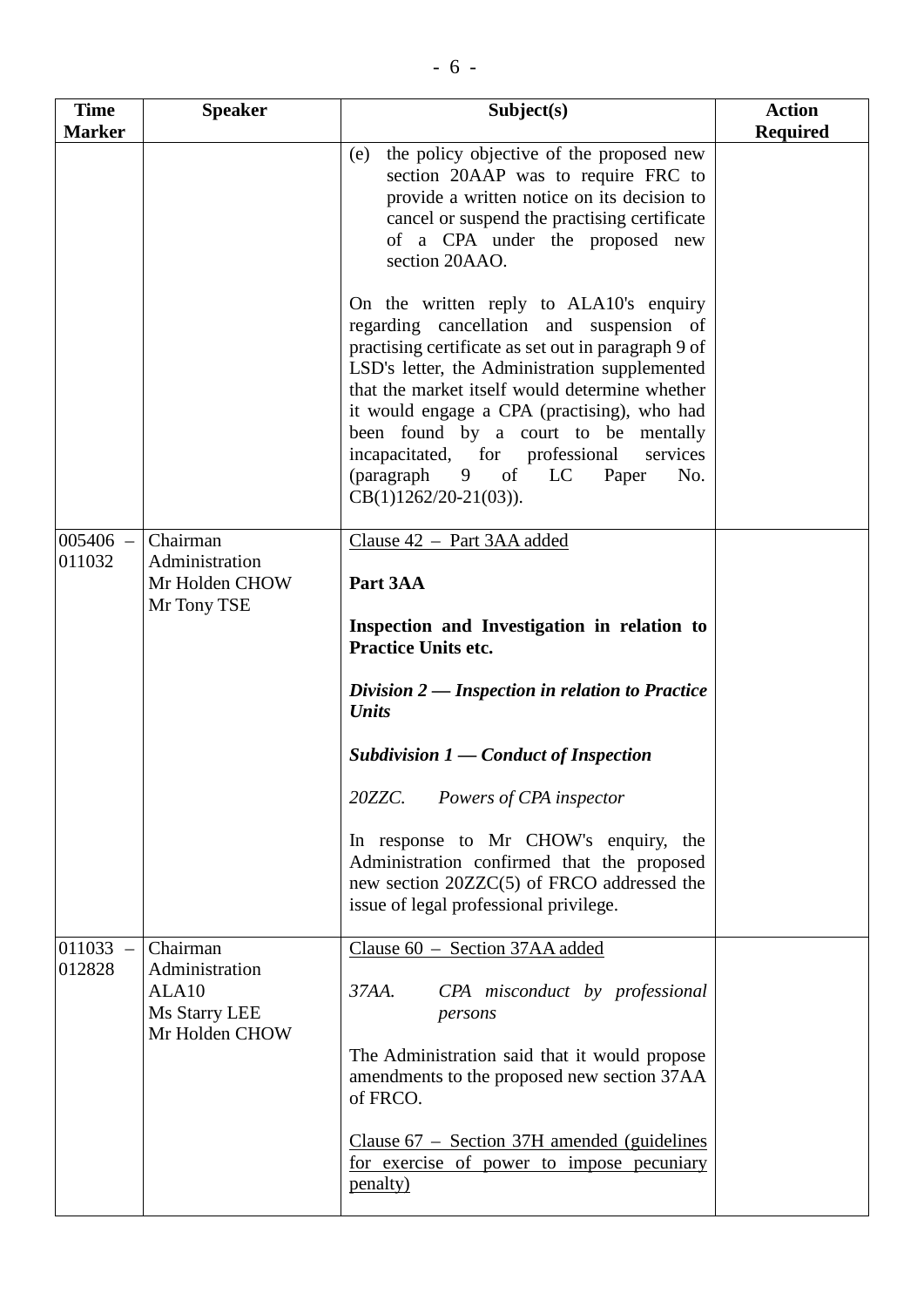| <b>Time</b><br><b>Marker</b> | <b>Speaker</b>                                       | Subject(s)                                                                                                                                                                                                                                                                                                                                                                                                                                                                                                                                                                                                                                                            | <b>Action</b><br><b>Required</b>                                                |
|------------------------------|------------------------------------------------------|-----------------------------------------------------------------------------------------------------------------------------------------------------------------------------------------------------------------------------------------------------------------------------------------------------------------------------------------------------------------------------------------------------------------------------------------------------------------------------------------------------------------------------------------------------------------------------------------------------------------------------------------------------------------------|---------------------------------------------------------------------------------|
|                              |                                                      | ALA10 highlighted her enquiries regarding<br>guidelines to be issued by the post-reform FRC<br>(paragraph 11 of LSD's letter). She pointed out<br>that under the proposed amended section 37H of<br>FRCO, the post-reform FRC must not impose<br>a pecuniary penalty under the proposed new<br>section $37CA(2)(b)$ for any CPA misconduct<br>unless FRC had had regard to the guideline(s)<br>published in the Gazette (which would not be<br>subsidiary legislation) indicating the way in<br>which it exercised its power to impose the<br>She<br>enquired<br>whether<br>penalty.<br>the<br>Administration would consider<br>specifying<br>explicitly in the Bill: |                                                                                 |
|                              |                                                      | that FRC had to consult relevant parties<br>(a)<br>when formulating such guidelines (similar<br>stipulated<br>the<br>arrangement<br>in<br>to<br>section $83(3)$ of the Insurance Ordinance<br>$("IO") (Cap. 41)$ ; and                                                                                                                                                                                                                                                                                                                                                                                                                                                |                                                                                 |
|                              |                                                      | the matters that might be included in the<br>(b)<br>guidelines.                                                                                                                                                                                                                                                                                                                                                                                                                                                                                                                                                                                                       |                                                                                 |
|                              |                                                      | Ms LEE and Mr CHOW concurred that the Bill<br>should explicitly require the post-reform FRC to<br>consult relevant parties when formulating such<br>guidelines given that similar arrangements were<br>set out for the Insurance Authority under IO, and<br>it was necessary to provide checks and balances<br>for FRC's expanded powers under the reformed<br>regime.<br>They<br>requested<br>the<br>new<br>Administration to respond to their suggestion.                                                                                                                                                                                                           | The<br>Administration to<br>take action as per<br>paragraph 2 of the<br>minutes |
| $012829 -$<br>014544         | Chairman<br>Administration<br>Ms Starry LEE<br>ALA10 | Clause $85$ – Section 50G amended (FRC may<br><u>authorize persons to inspect accounts etc.)</u><br>The Administration said that it would propose                                                                                                                                                                                                                                                                                                                                                                                                                                                                                                                     |                                                                                 |
|                              | Mr Tony TSE                                          | amendments<br>the<br>proposed<br>amended<br>to<br>section 50G of FRCO.<br>Clause $88 -$ Section 53 amended (avoidance of                                                                                                                                                                                                                                                                                                                                                                                                                                                                                                                                              |                                                                                 |
|                              |                                                      | conflict of interests)<br>Administration<br>highlighted ALA10's<br>The                                                                                                                                                                                                                                                                                                                                                                                                                                                                                                                                                                                                |                                                                                 |
|                              |                                                      | enquiries regarding avoidance of conflict of<br>interests set out in paragraph 12 of LSD's letter<br>and its written response ((paragraphs 12-13 of<br>LC Paper No. CB(1)1262/20-21(03)).                                                                                                                                                                                                                                                                                                                                                                                                                                                                             |                                                                                 |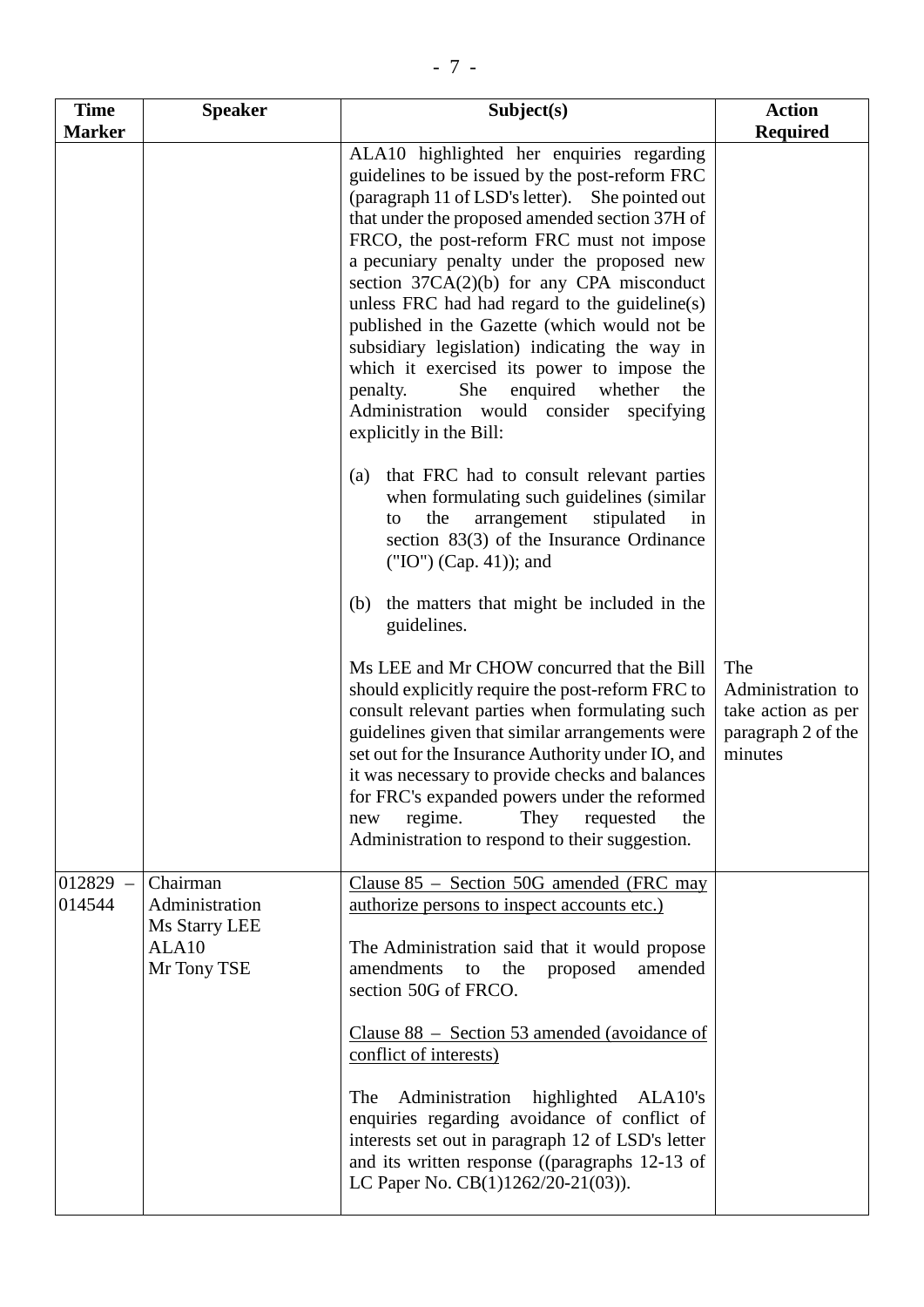| <b>Time</b>   | <b>Speaker</b> | Subject(s)                                                                                                                                                                                                                                                                                                                                                                                                                | <b>Action</b>   |
|---------------|----------------|---------------------------------------------------------------------------------------------------------------------------------------------------------------------------------------------------------------------------------------------------------------------------------------------------------------------------------------------------------------------------------------------------------------------------|-----------------|
| <b>Marker</b> |                | ALA10's enquiries about:                                                                                                                                                                                                                                                                                                                                                                                                  | <b>Required</b> |
|               |                | the matters the post-reform FRC would<br>(a)<br>consider in determining whether an interest<br>would require disclosure under<br>the<br>proposed new section 53(3) of FRCO and<br>the mechanism for making the disclosure;<br>and                                                                                                                                                                                         |                 |
|               |                | whether<br>non-compliance<br>the<br>(b)<br>with<br>disclosure<br>requirements<br>would<br>be<br>a criminal offence given that section $53(8)$<br>of FRCO (i.e. the penalty provision for<br>non-compliance with<br>the<br>disclosure<br>requirements) was repealed by the Bill.                                                                                                                                           |                 |
|               |                | The Administration responded as follows:                                                                                                                                                                                                                                                                                                                                                                                  |                 |
|               |                | FRC's powers would be expanded under<br>(a)<br>the reformed new regime. In the light of<br>the much wider types of potential interests<br>which a person might have in all the<br>accounting engagements, it was considered<br>appropriate to adopt the practice of other<br>comparable statutory bodies, such as the<br>Insurance Authority, in formulating the<br>relevant guideline on declaration of<br>interest; and |                 |
|               |                | while non-compliance with the guideline<br>(b)<br>on declaration of interest per se was not<br>a criminal offence, there would be criminal<br>consequences for a party if he/she<br>contravened the relevant legislation in<br>Hong Kong (e.g. provision of false<br>information and/or documents).                                                                                                                       |                 |
|               |                | In response to Ms LEE's and Mr TSE's<br>enquiries, the Administration responded that:                                                                                                                                                                                                                                                                                                                                     |                 |
|               |                | the proposed amended section $53(1)$ of<br>(a)<br>FRCO set out the parties that would be<br>required to make interest declarations,<br>which included members of the FRC Board<br>and committees as well as any person<br>performing a function under FRCO; and                                                                                                                                                           |                 |
|               |                | the post-reform FRC's guideline<br>(b)<br>on<br>declaration of interest would be open to the<br>public;<br>enhance<br>FRC's<br>and<br>to                                                                                                                                                                                                                                                                                  |                 |